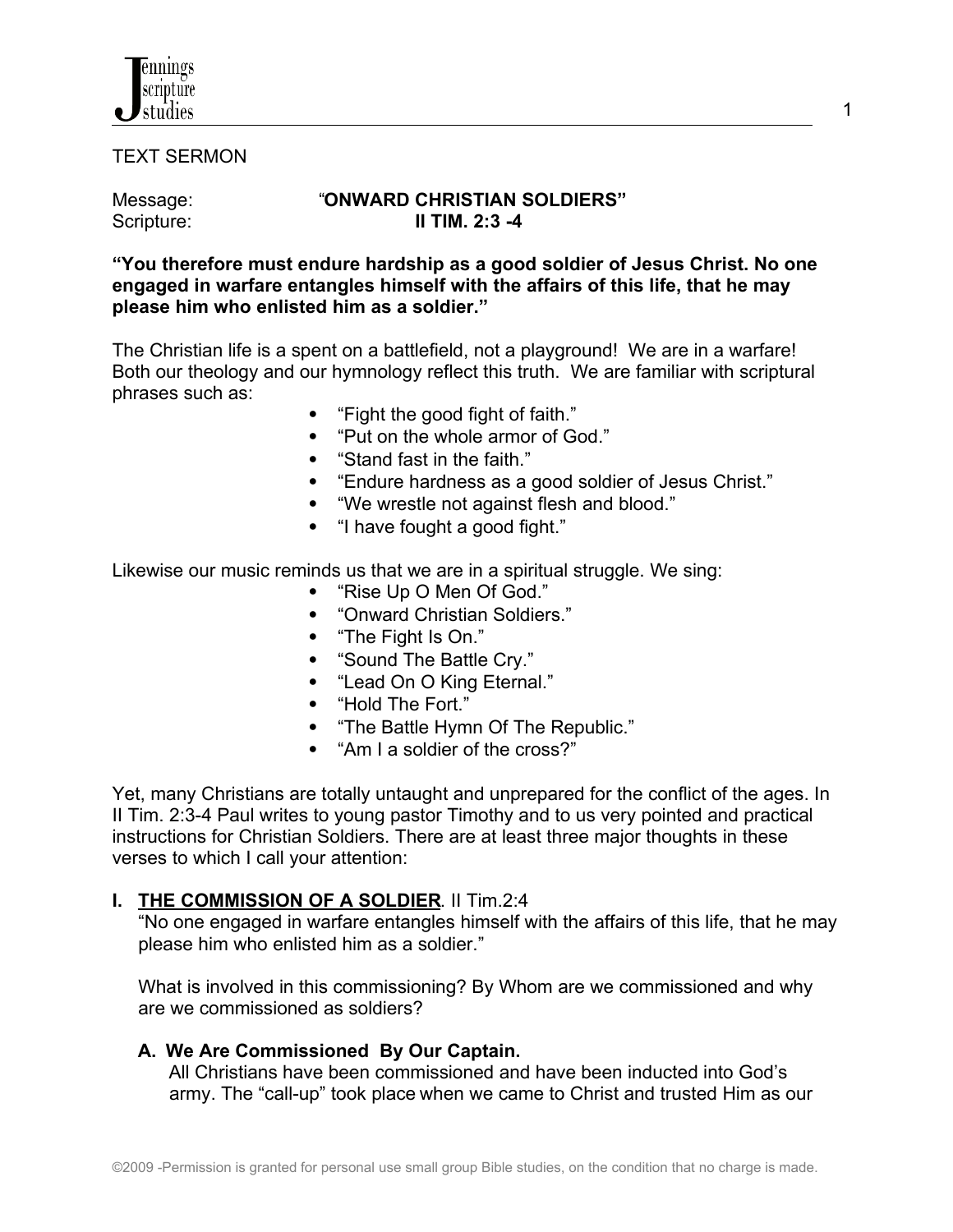

 Savior. He not only became our Savior, He became our Captain! Heb. 2:10 tells us that the Lord Jesus is called the "Captain of our salvation." Captain Jesus! What a wonderful privilege to follow the Lord Jesus as our Leader.

 He Captains the Armies of heaven: "I saw heaven standing open and there before me was a white horse, whose rider is called Faithful and True. With justice he judges and makes war. His eyes are like blazing fire, and on his head are many crowns. He has a name written on him that no one knows but he himself. He is dressed in a robe dipped in blood, and his name is the Word of God. The armies of heaven were following him, riding on white horses and dressed in fine linen, white and clean." (Rev. 19:11-14)

Since He is qualified to Captain the Armies of heaven, surely He can Captain His army on the earth! What a privilege to be in His family and in His army!

#### **B. We Are Commissioned For Conflict.**

 There is no need for soldiers if there is no enemy, no conflict, no war. When David was sent by his father to check on his brothers who were on the battlefield fighting the Philistines, his older brothers asked him why he had come. David replied, "Is there not a cause?" (I Sam. 17:29).

 We are commissioned for conflict in the cause of Jesus Christ. It is a conflict between good and evil; truth and falsehood, righteousness and unrighteousness, God and Satan..

 Ephesians chapter six is a chapter about this warfare. It informs us of our enemy and our weapons. It challenges us to "Put on the whole armor of God" which includes a helmet, breastplate, shield, sword, girdle and shoes – as well as the weapon of prayer. This conflict is not just for the super-pious – God expects all of His followers to be dressed up in the uniform of His soldiers.

 **Illust**. When the Italians invaded Abysinia, the Emperor, Halle Selassie, sent out the following mobilization order:

 "When this order is received, all men and all boys able to carry a spear will go to Addis Ababa. Every married man will bring his wife to cook and wash for him. Every unmarried man will bring any unmarried woman he can find to wash and cook for him. Women with babies, the blind, and those too aged or infirm to carry a spear are excused. Any others found at home after receiving this order will be hanged." He was serious!

 His was a physical warfare, ours is a spiritual warfare. Ephesians six tells us, "We do not wrestle against flesh and blood, but against principalities, against powers, against the rulers of the darkness of this age, against spiritual hosts of wicked ness in the heavenly places." (Eph.6:12)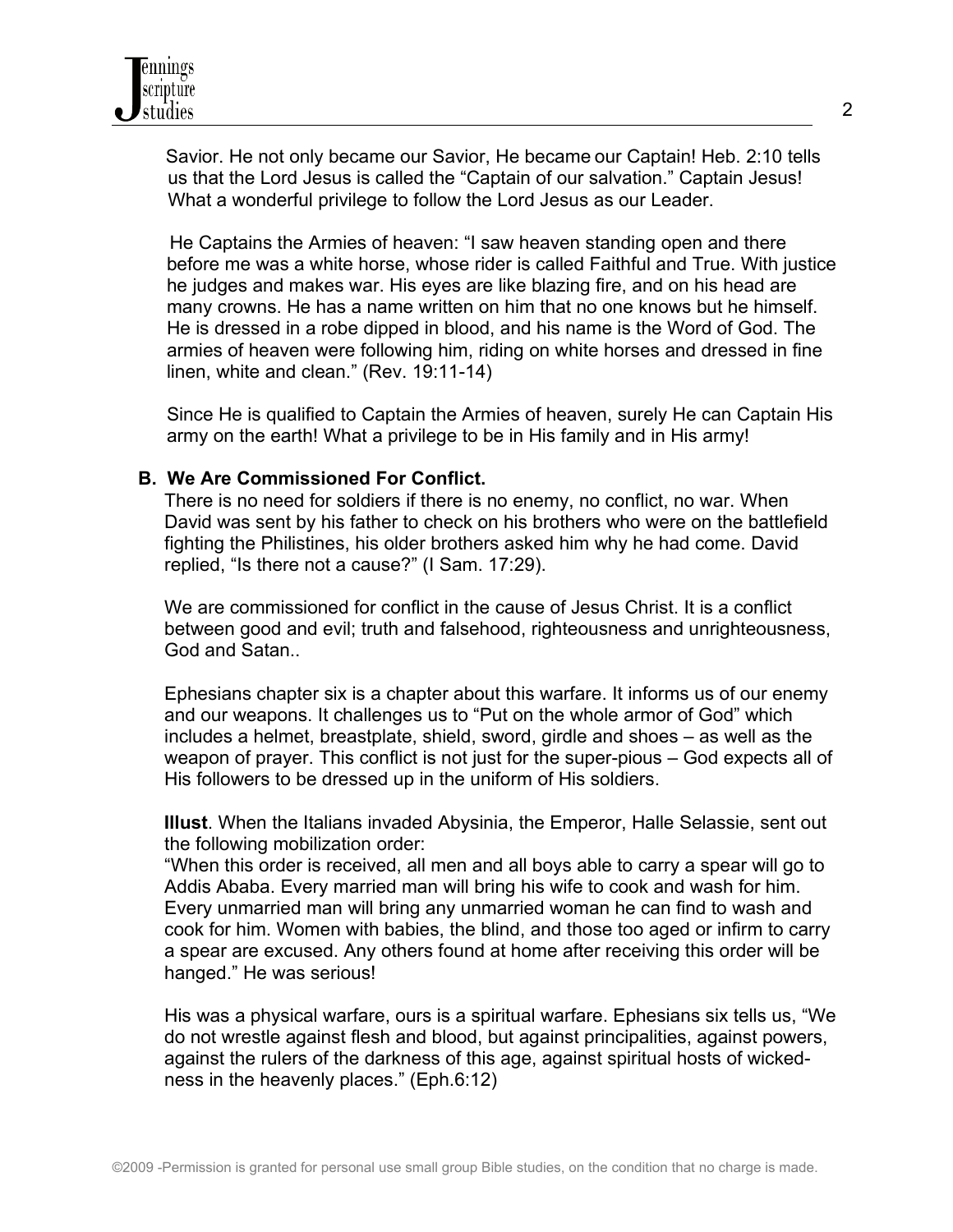

 There needs to be a sense of urgency as well as an awareness that God expects all of His troops to show up and stand up in this conflict. No A.W.O.L.'s, please!

> "Must I be carried to the skies On flowery beds of ease, While others fought to gain the prize And sailed o'er bloody seas?"

 No, I must fight if I would win, Increase my courage, Lord; I'll fight the fight, endure the pain Supported by Thy Word."

 We are commissioned by our Captain for Conflict. Furthermore, in II Timothy 2 Paul writes about the Christian soldier keeping fit for the fight.

# **II. THE CONDITIONING OF A SOLDIER.** II Tim.2:3

 "You therefore must endure hardship as a good soldier of Jesus Christ." (NKJV) The KJV reads, "endure hardness."

 Both are setting forth that which is expected of a soldier and that is, a soldier must "endure hardship." That is, there are hardships in the Christian life. It is not a "bed of roses" and God's grace will enable us to get through those times. God had said to Paul, "My grace is sufficient for you." (II Cor. 12:9) No one enlists in the U.S. military expecting to have an easy tour of duty. Neither should we Christians expect "skies always blue, flower strewn pathways all our lives through!" There will be hardships – endure them!

 But I believe that Paul is basically referring here to the conditioning or hardening *process* that soldiers go through to prepare them for warfare. A soldier is only as tough as the toughening process one can endure. Endurance is a quality that must be developed in every soldier. Therefore::

### **A. We Are Conditioned By Training.**

Paul says, ""endure hardness." (KJV) That is, "the hardening process."

 **Illust.** The U.S. Military calls this "Basic Training". I was in the Naval Aviation branch of the U.S. Military during the Korean War. In Basic Training we learned to obey orders, stand at attention, use weapons, detect the enemy, work closely with others and were put through the rigors of physical fitness to develop endurance.

 If a soldier carries a back-pack weighing 10 pounds for 5 miles he has endured to that extent. If he carries a back-pack weighing 50 pounds for 20 miles he has endured even more. How tough is your faith? How spiritually fit are you? How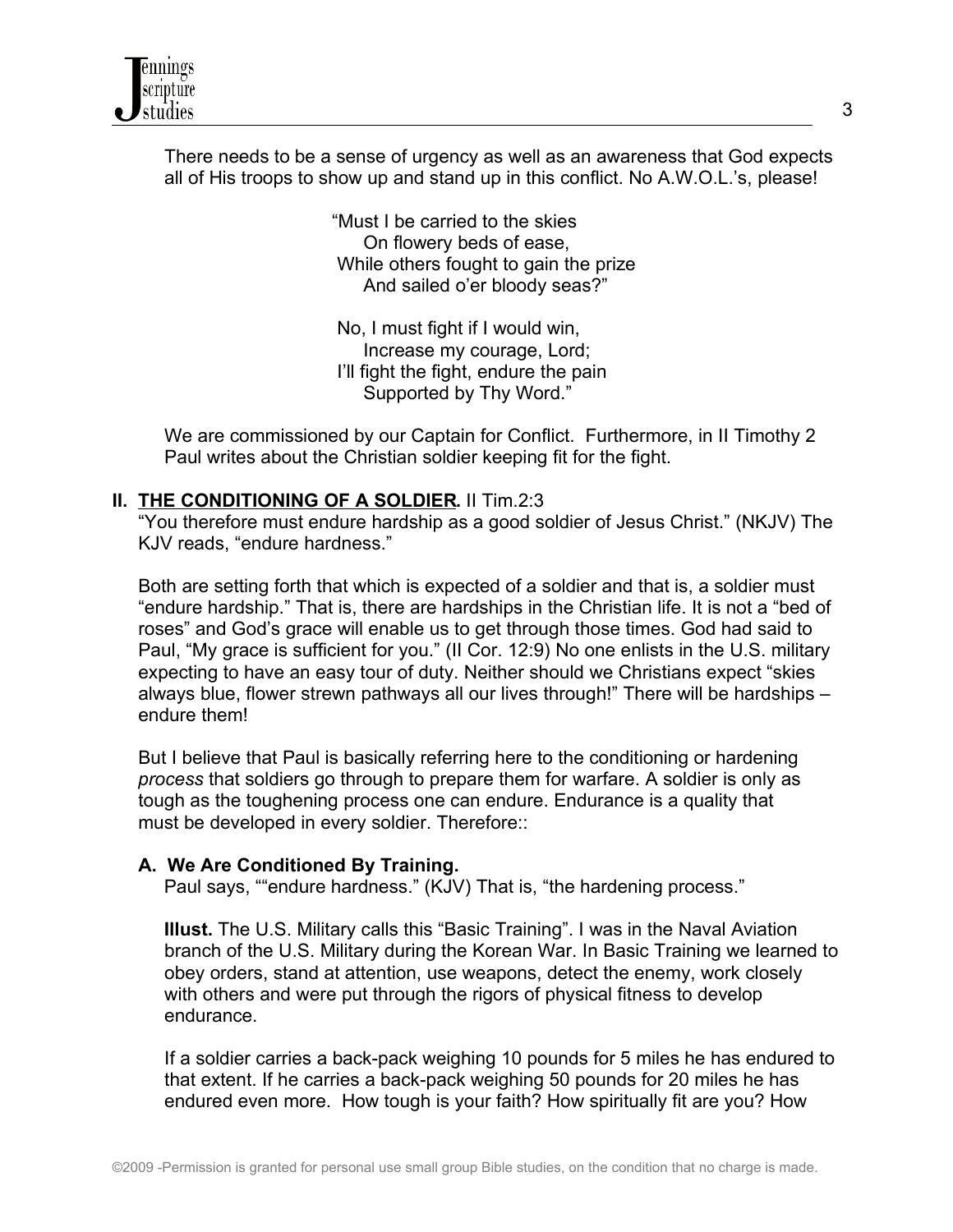

 strong is your testimony? Are you enduring or are you succumbing to the world, the flesh and/or the devil? In Christ's army we are to be conditioned to:

- obey God's commands:
- know how to use the Sword of the Spirit;
- recognize our arch enemy;
- work closely with others;
- defend the Faith.

 Paul uses another word in Rom. 8:29 – he says we are being "conformed" to the Image of Jesus Christ. Whether "conditioned" or "conformed" the intent is the same. The process of conditioning is intended to make us into good soldiers of Jesus Christ.

We are conditioned by training but in addition:,

#### **B. We Are Conditioned By Trials.**

 Trials are what makes us better soldiers! I Pet. 1:7 speaks of "The trial of your faith being much more precious than gold tried in the fire …." And 1 Peter 4:12 says, "do not think it strange concerning the fiery trial which is to try you, as though some strange thing happened to you."

 Additional scriptures tell us to: "Endure afflictions" (II Tim.4:5); "Endure chasten ing" (Heb.12:7); I Pet. 2:19 "Endure grief" (I Peter 2:19). The writer of Hebrews says, "You have need of endurance" (10:36) and "Let us run with endurance the race that is set before us, looking unto Jesus, the author and finisher of our faith." (Heb.12:1)

 **Illust.** Warren Wiersbe wrote a book entitled, "Bumps Are What You Climb On." In it he explains that the rocky roads of life, the trials, troubles and tribulations of life are but stepping stones upon which one can advance.

 And Eugene Peterson in *The Message* renders First Timothy 4:7-8 like this:  *"*Exercise daily in God—no spiritual flabbiness, please! Workouts in the gymnast ium are useful, but a disciplined life in God is far more so, making you fit both today and forever."

 The training and trials that we experience are intended to make us "good soldiers of Jesus Christ." (II Tim.2:3) Are you in good condition? Are you ready to "fight the good fight of faith"? (I Tim.6:12)

 We are already commissioned but are you conditioned? There is one additional question, are you committed?

### **III. THE COMMITMENT OF A SOLDIER**. II Tim.2:.4

"No one engaged in warfare entangles himself with the affairs of this life, that he may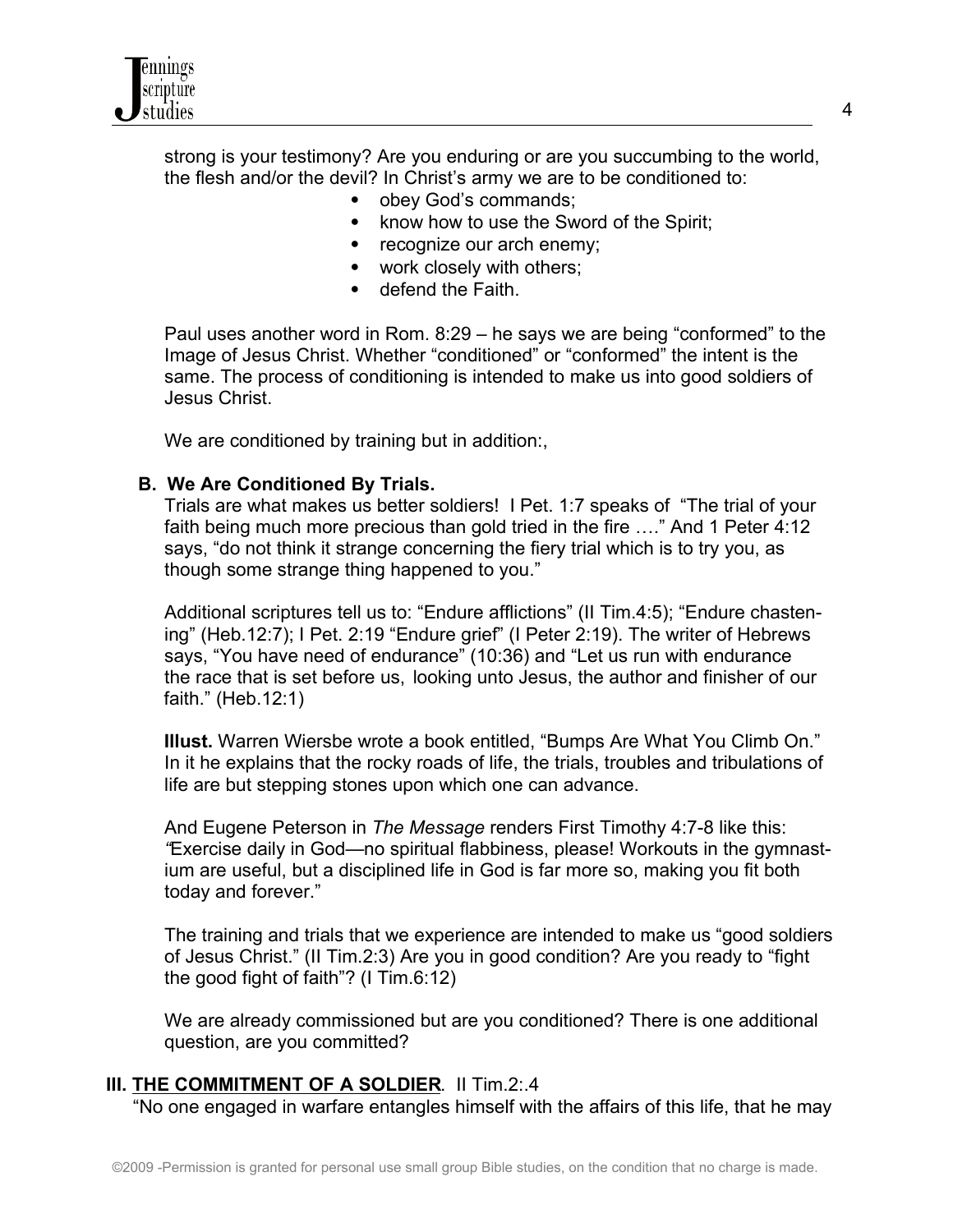

 please him who enlisted him as a soldier." Another translation reads: "As Christ's soldiers, do not let yourself become tied up in worldly affairs."

 The key is which world are we trying to gain? We cannot serve two masters. How can I keep from being all entangled in this world? Romans chapter thirteen tells us how: "knowing the time, that now *it is* high time to awake out of sleep; for now our salvation *is* nearer than when we first believed. The night is far spent, the day is at hand. Therefore let us cast off the works of darkness, and let us put on the armor of light. Let us walk properly, as in the day, not in revelry and drunkenness, not in lewdness and lust, not in strife and envy. But put on the Lord Jesus Christ, and make no provision for the flesh, to fulfill its lusts." (Romans 13:11-14)

According to this passage, we are to:

- $\bullet$  Be aware –"knowing the time" (Rom. 13:11a)
- $\bullet$  Be awake "awake out of sleep" (v. 11b)
- $\bullet$  Be armed "put on the armor of light" (v. 12)
- Be advancing  $-$  "let us walk properly" (v. 13-14)

 **Illust**. A good soldier will look and act the part at all times. It is said that the Duke of Wellington was walking on the street and came to a British soldier who was slouching against a lamp post.. The Duke asked him, "Why are you slouching so, soldier?" The soldier replied, "I am off duty sir." The Duke sternly reprimanded him saying, "no soldier in her Majesty's service is ever off duty. That uniform represents Her Majesty. Live the part at all times!"

 We represent His Majesty, the Lord Jesus Christ. Our conduct will indicate our degree of commitment.

### **SUMMATION**

As Christ's followers we are on a battleground, not a playground; we are commissioned by our Captain for spiritual warfare; we can expect therefore, to be conditioned by training and trials in order to make us better soldiers; our commitment will make us aware, alert, armed and advancing the good fight of faith.

Maybe you are not in Christ's army. Maybe you have just joined a church and are trying to act like a Christian but you have never accepted Jesus Christ as your Commander-in-Chief, your Savior and Lord. Embrace the embraceable Son of God as your Savior and submit to Him as your Lord and Captain.

**Illust.** The daughter of William Booth, Founder of the Salvation army had a pet monkey. She made a Salvation Army uniform for it. Her father saw the monkey in the uniform and said, "take that uniform off the monkey, it doesn't have the life and it cannot wear the uniform!" Unless you have the Life of Christ you are not in His army!